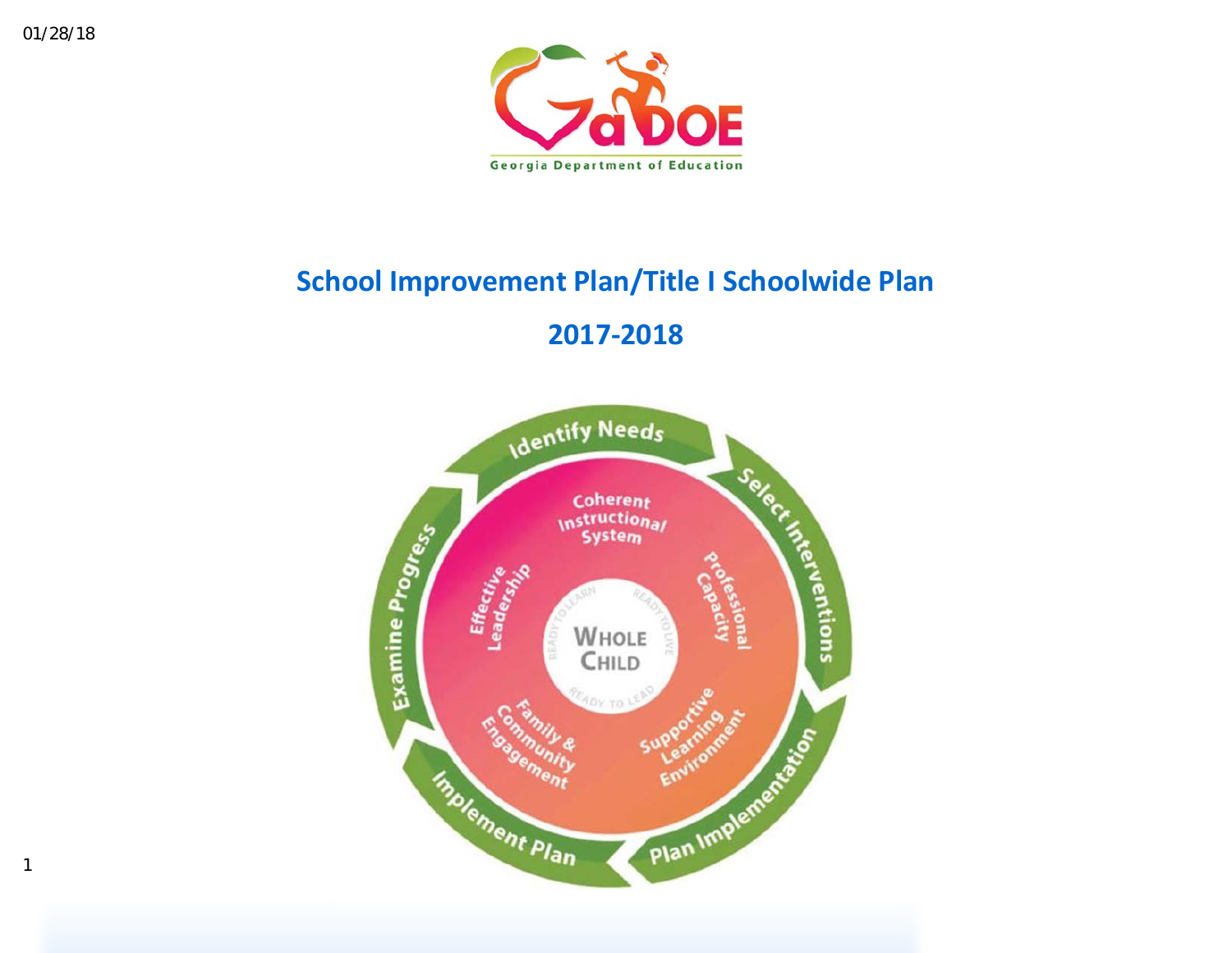# **Byron Elementary School**

#### **SCHOOL IMPROVEMENT PLAN** 2017-2018

### **Georgia Department of Education**

School Improvement Plan/Title I Schoolwide Plan

#### **1. GENERAL IMPROVEMENT PLAN INFORMATION**

| District Name      | PEACH COUNTY SCHOOL DISTRICT   |
|--------------------|--------------------------------|
| <b>School Name</b> | <b>Byron Elementary School</b> |
| <b>Team Lead</b>   | Keith Lauritsen                |
| Position           | Principal                      |
| Email              | klauritsen@peachschools.org    |
| <b>Phone</b>       | 478-825-9650                   |

|                         | Federal Funding Options to Be Employed (SWP Schools) in This Plan                    |  |  |  |  |  |
|-------------------------|--------------------------------------------------------------------------------------|--|--|--|--|--|
| (Select ALL that apply) |                                                                                      |  |  |  |  |  |
| X                       | Traditional funding (all Federal funds budgeted separately)                          |  |  |  |  |  |
|                         | Consolidated funds (state/local and federal funds consolidated) – Pilot systems ONLY |  |  |  |  |  |
|                         | "Fund 400" – Consolidation of Federal funds only                                     |  |  |  |  |  |

|   | Factor(s) Used by District to Identify Students in Poverty      |  |  |  |  |  |  |  |
|---|-----------------------------------------------------------------|--|--|--|--|--|--|--|
|   | (Select ALL that apply)                                         |  |  |  |  |  |  |  |
|   | Free/Reduced meal applications                                  |  |  |  |  |  |  |  |
| X | Community Eligibility Program (CEP) - Direct Certification ONLY |  |  |  |  |  |  |  |
|   | Other (if selected, please describe below)                      |  |  |  |  |  |  |  |
|   |                                                                 |  |  |  |  |  |  |  |
|   |                                                                 |  |  |  |  |  |  |  |
|   |                                                                 |  |  |  |  |  |  |  |
|   |                                                                 |  |  |  |  |  |  |  |

2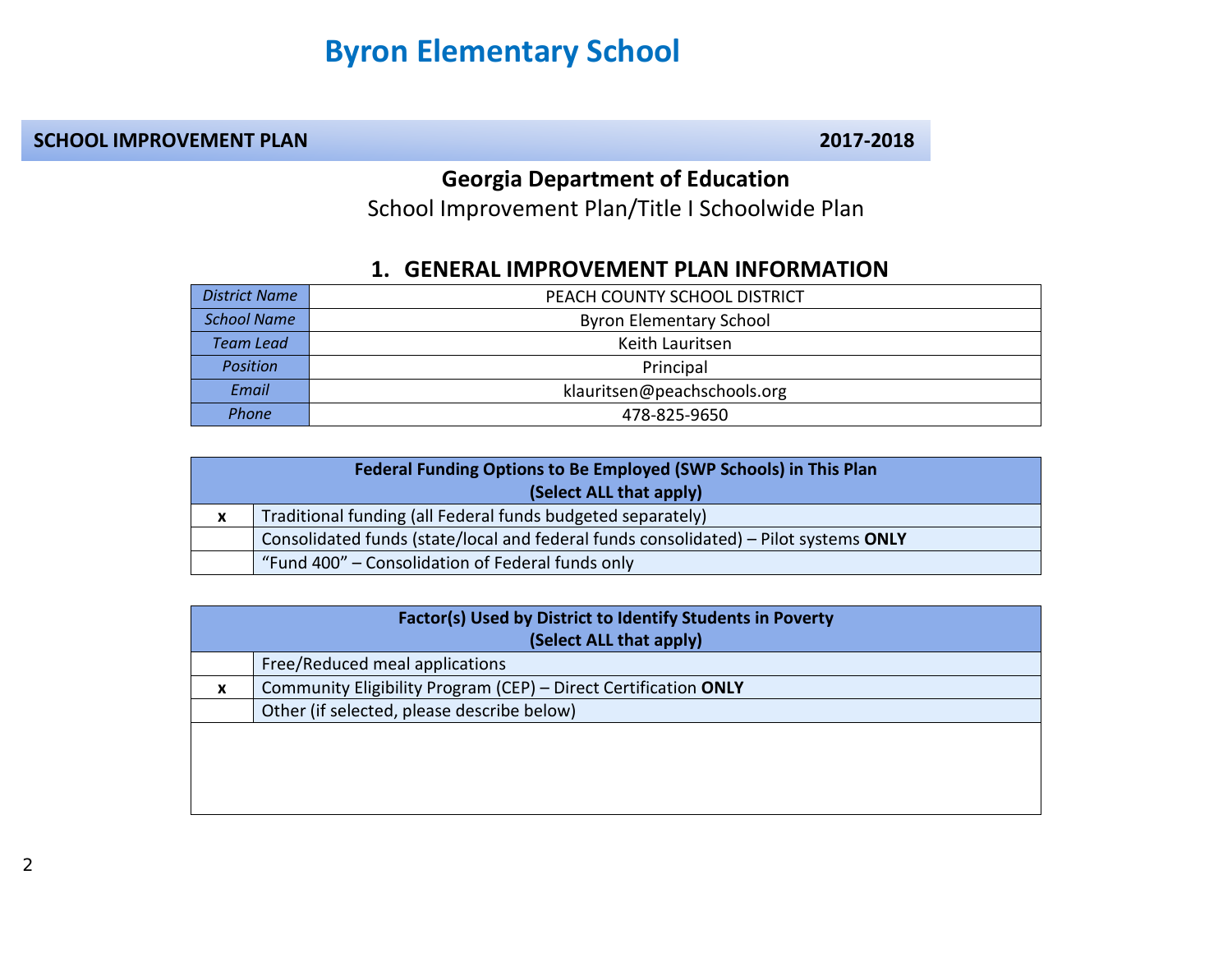### **Georgia Department of Education**

School Improvement Plan/Title I Schoolwide Plan

#### **Planning Committee Members:**

| <b>NAME</b>              | <b>POSITION/ROLE</b>                 |
|--------------------------|--------------------------------------|
| <b>Keith Lauritsen</b>   | Principal                            |
| <b>Brandon Hall</b>      | <b>Assistant Principal</b>           |
| <b>Tonya Penson</b>      | 3rd Grade Teacher/Teacher Leader     |
| <b>Mary Jean Banter</b>  | <b>Instructional Facilitator</b>     |
| <b>Lanessia Miller</b>   | Counselor                            |
| <b>Margaret Gilreath</b> | <b>Media Specialist</b>              |
| <b>Walter Peavy</b>      | <b>Teacher</b>                       |
| <b>Takera Harris</b>     | <b>Teacher Technology</b>            |
| <b>Dianne Mosby</b>      | <b>Family Engagement Coordinator</b> |
| <b>Kristen Hoots</b>     | <b>Parents</b>                       |
| <b>Patricia Hodges</b>   | <b>Parents</b>                       |
|                          |                                      |
|                          |                                      |
|                          |                                      |
|                          |                                      |
|                          |                                      |
|                          |                                      |
|                          |                                      |
|                          |                                      |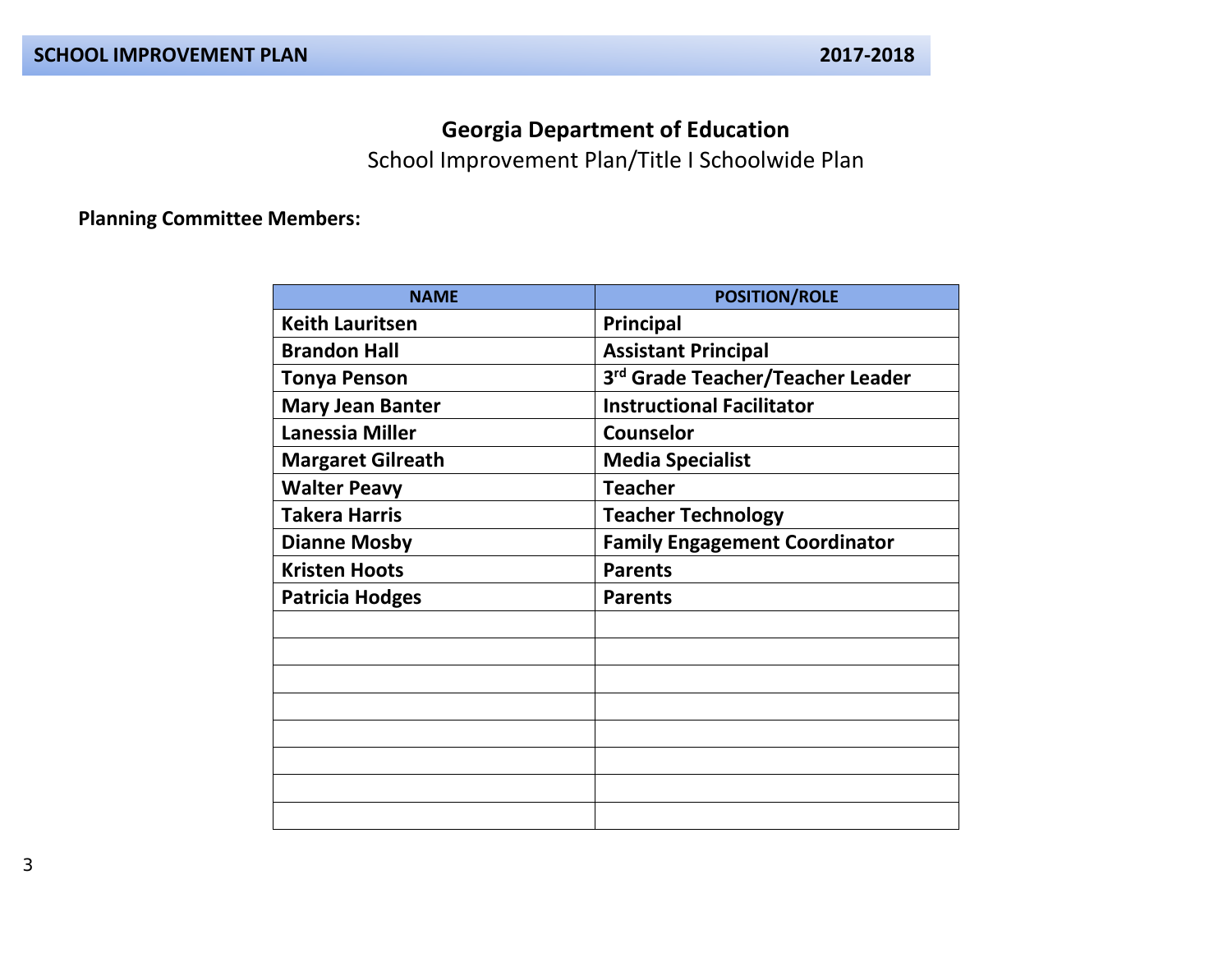

## **School Improvement Structure**

| <b>Coherent Instructional System</b>                                      |
|---------------------------------------------------------------------------|
| CIS-1 Planning for quality instruction                                    |
| CIS-2 Delivering quality instruction                                      |
| CIS-3 Monitoring student progress                                         |
| CIS-4 Refining the instructional system                                   |
| <b>Effective Leadership</b>                                               |
| EL-1 Creating and maintaining a climate and culture conducive to learning |
| EL-2 Cultivating and distributing leadership                              |
| EL-3 Ensuring high quality instruction in all classrooms                  |
| EL-4 Managing the school and its resources                                |
| EL-5 Driving improvement efforts                                          |
| <b>Professional Capacity</b>                                              |
| PC-1 Attracting staff                                                     |
| PC-2 Developing staff                                                     |
| PC-3 Retaining staff                                                      |
| PC-4 Ensuring staff collaboration                                         |
| <b>Family and Community Engagement</b>                                    |
| FCE-1 Welcoming all families and the community                            |
| FCE-2 Communicating effectively with all families and the community       |
| FCE-3 Supporting student success                                          |
| FCE-4 Empowering families                                                 |
| FCE-5 Sharing leadership with families and the community                  |
| FCE-6 Collaborating with the community                                    |
| <b>Supportive Learning Environment</b>                                    |

### **Board Goals**

- 1. All students will reach high standards, at a minimum attaining proficiency or better in reading/language arts and mathematics.
- 2. All students will graduate from high school, college and career ready.
- 3. All students will be taught by highly effective teachers.
- 4. Operations will enhance learning environments that are healthy, safe, orderly, and conducive to learning.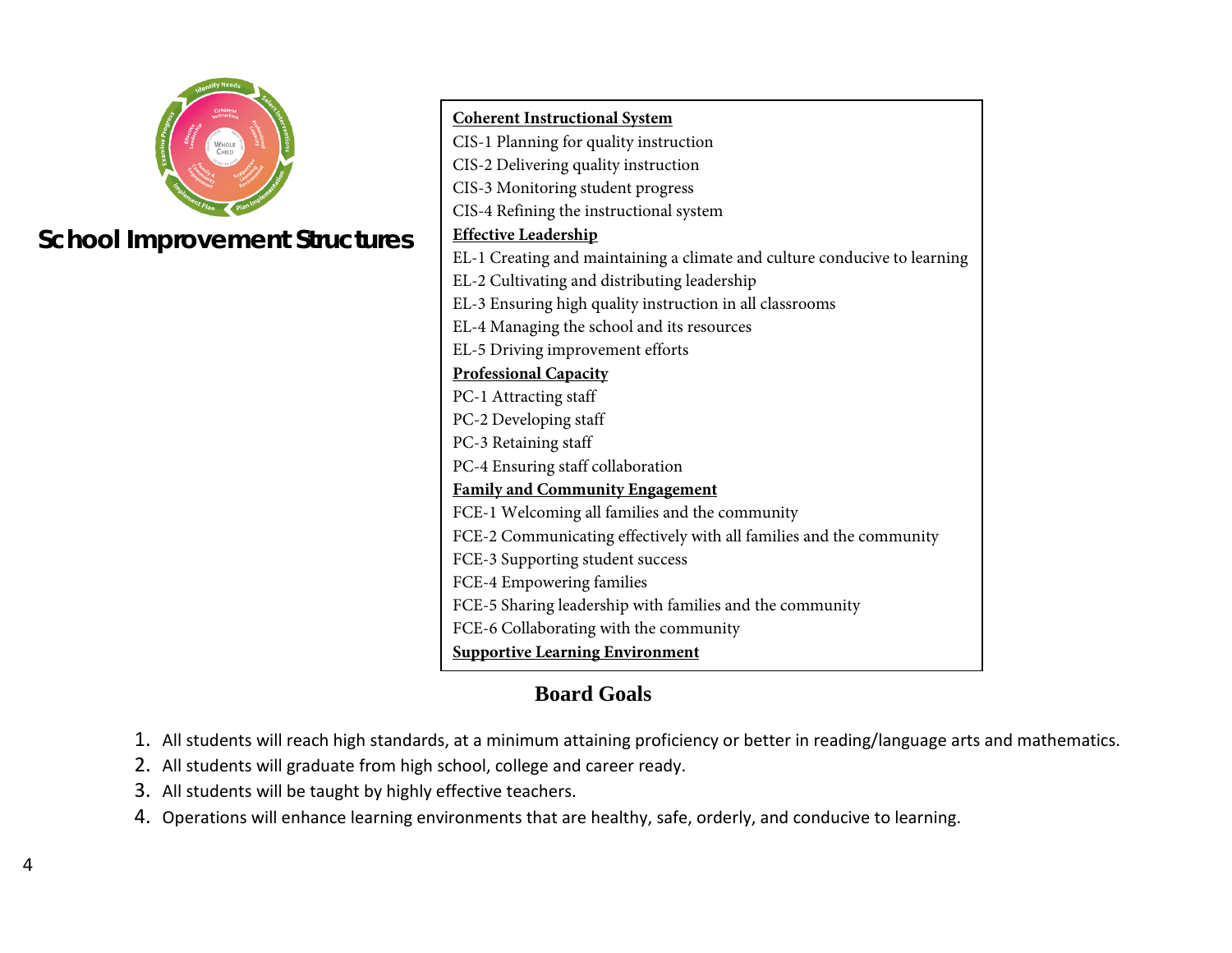| <b>OVERARCHING</b><br><b>NEEDS:</b>               |                                                                                                                                                                                   | <b>Increased Student Achievement</b>                                                                                                             |                                |                                                                                                                                                                                                    |                                                                                                      |                                                     |                      |  |  |  |
|---------------------------------------------------|-----------------------------------------------------------------------------------------------------------------------------------------------------------------------------------|--------------------------------------------------------------------------------------------------------------------------------------------------|--------------------------------|----------------------------------------------------------------------------------------------------------------------------------------------------------------------------------------------------|------------------------------------------------------------------------------------------------------|-----------------------------------------------------|----------------------|--|--|--|
| <b>GOAL: #1</b>                                   |                                                                                                                                                                                   |                                                                                                                                                  |                                | To increase by 3 percent the number of students that are at or above grade level proficiency in Reading as measured by Rigby Running Records Inventory.                                            |                                                                                                      |                                                     |                      |  |  |  |
| Structure(s):<br>System-Standard<br><b>Number</b> | CIS-1; CIS-2; CIS-3; CIS-4; FCE-1, FCE-3, FCE-4, SLE-2; SLE-3; EL-3 and EL-4, EL-5,<br><b>Board Goals: 1, 2, 3</b>                                                                |                                                                                                                                                  |                                |                                                                                                                                                                                                    |                                                                                                      |                                                     |                      |  |  |  |
|                                                   | Evidence-based Action Steps: Describe the evidence-Based action steps to be taken to achieve the goal.                                                                            |                                                                                                                                                  |                                |                                                                                                                                                                                                    |                                                                                                      |                                                     |                      |  |  |  |
|                                                   | <b>Action Steps</b>                                                                                                                                                               | <b>Resource(s)</b>                                                                                                                               | <b>Possible</b>                | a. Timeline for Implementation                                                                                                                                                                     | <b>Position/Role</b>                                                                                 |                                                     | <b>Evaluation of</b> |  |  |  |
|                                                   |                                                                                                                                                                                   |                                                                                                                                                  | <b>Funding</b><br>Source(s)    | b. Method for Monitoring                                                                                                                                                                           | Responsible                                                                                          | Implementation and<br>Impact<br>on Student Learning |                      |  |  |  |
| 1.<br>School-wide.                                | Implement training and usage of Growing<br>Readers Workshop instructional model                                                                                                   | Your Everything<br>Guide to<br>Developing                                                                                                        | Title I<br>Title IIA           | By September 5, 2017 and ongoing weekly to<br>a.<br>May 18, 2017.                                                                                                                                  | Classroom<br>Teachers,<br>Instructional                                                              | <b>Status</b><br>Choose<br>an item.                 | <b>Next Steps</b>    |  |  |  |
|                                                   |                                                                                                                                                                                   | <b>Skilled Readers</b><br>by Jennifer<br>Serravallo<br><b>Rigby Running</b><br>Records<br>Conferencing<br>Forms                                  |                                | Observations, Data from Running Records,<br>b.<br><b>Student Conference notes</b>                                                                                                                  | Facilitator, and<br>Administrators                                                                   |                                                     |                      |  |  |  |
|                                                   | 2. Utilize two Part Time Reading Intervention<br>Specialist to support struggling readers.                                                                                        | Intervention<br>Specialists                                                                                                                      | Title I                        | November 2017 to May 2018<br>а.                                                                                                                                                                    | Instructional<br>Facilitator, Reading                                                                | <b>Status</b><br>Choose                             | Next Steps           |  |  |  |
|                                                   |                                                                                                                                                                                   |                                                                                                                                                  |                                | b. Observations, Student Achievement Data                                                                                                                                                          | Interventionist<br>Teachers,<br>Administrators.                                                      | an item.                                            |                      |  |  |  |
| to:<br>and fluency.                               | 3. Utilize Instructional and people Resources<br>increase reading comprehension<br>increase capacity for parents to<br>support their student in reading<br>across the curriculum. | Reading Eggs,<br>Digital Readers,<br>USA Test Prep,<br>Write Score,<br>Saxon Phonics,<br>and Level<br><b>Reading Books</b><br>Scubes<br>ScootPad | Title I<br><b>School Funds</b> | a. August 1 <sup>'</sup> 2017 to May 18, 2018<br>Observations, Program Progress Reports, and<br>b.<br>Achievement Data.<br>Flyers, sign in sheets and parent feedback from<br>c.<br>parent surveys | Instructional<br>Facilitator,<br>Teachers,<br>Administrators.<br>Family<br>Engagement<br>Coordinator | <b>Status</b><br>Choose<br>an item.                 | <b>Next Steps</b>    |  |  |  |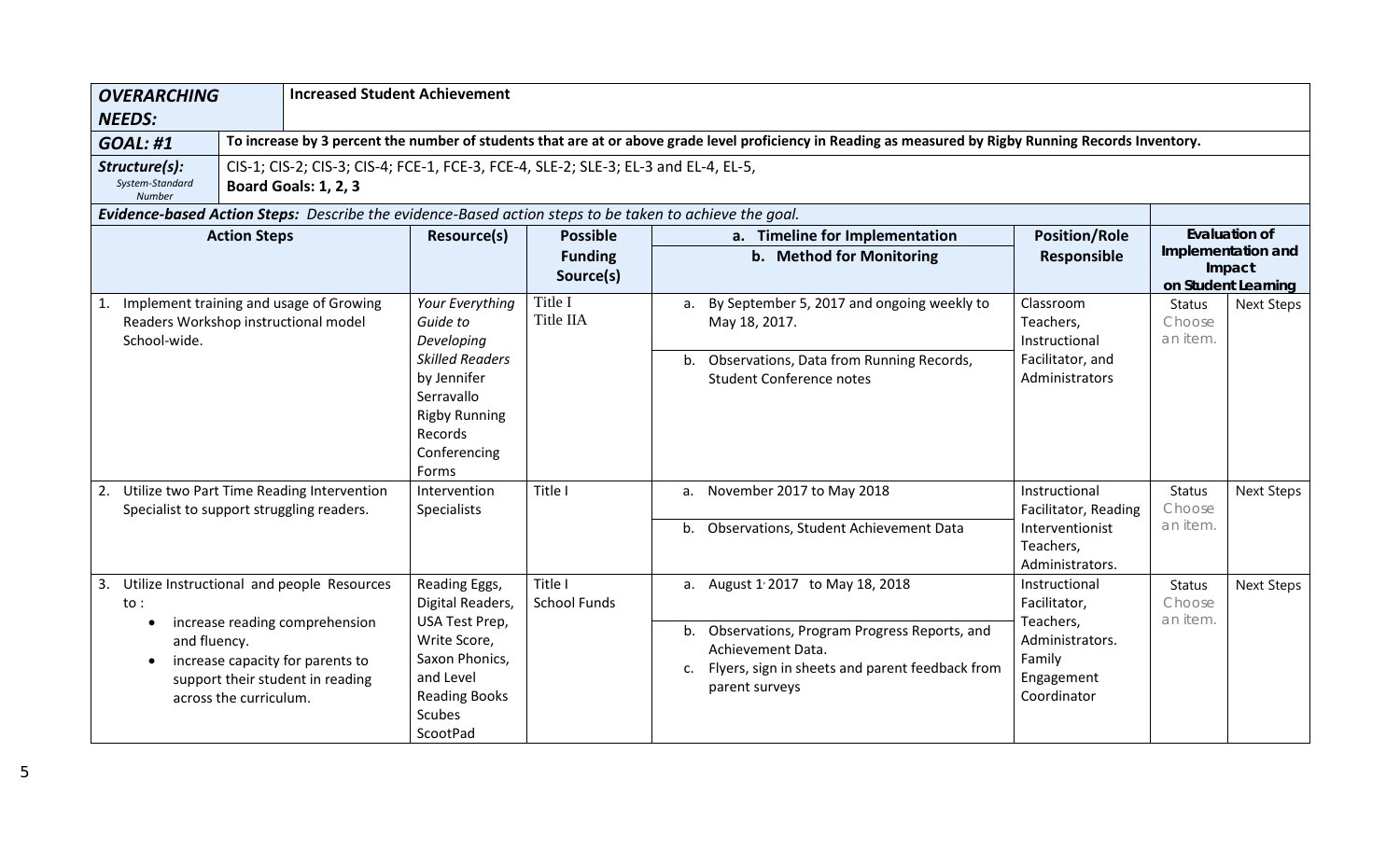|    |                                         | Materials for     |                       |    |                                            |                  |               |            |
|----|-----------------------------------------|-------------------|-----------------------|----|--------------------------------------------|------------------|---------------|------------|
|    |                                         | Parent            |                       |    |                                            |                  |               |            |
|    |                                         | Curriculum        |                       |    |                                            |                  |               |            |
|    |                                         | <b>Nights</b>     |                       |    |                                            |                  |               |            |
| 4. | Increase usage of Informational Text in | <b>GA Studies</b> | Title I               |    | a. By September 5, 2017 - May 18, 2017     | Classroom        | <b>Status</b> | Next Steps |
|    | Social Studies and Science.             | Weekly and        | <b>General Budget</b> |    |                                            | Teachers,        | Choose        |            |
|    |                                         | Leveled Reading   |                       |    | b. Achievement Data(GA Studies Assessment, | Instructional    | an item.      |            |
|    |                                         | <b>Books</b>      |                       |    | PCAs, and Milestone Data)                  | Facilitator, and |               |            |
|    |                                         |                   |                       | d. |                                            | Administrators.  |               |            |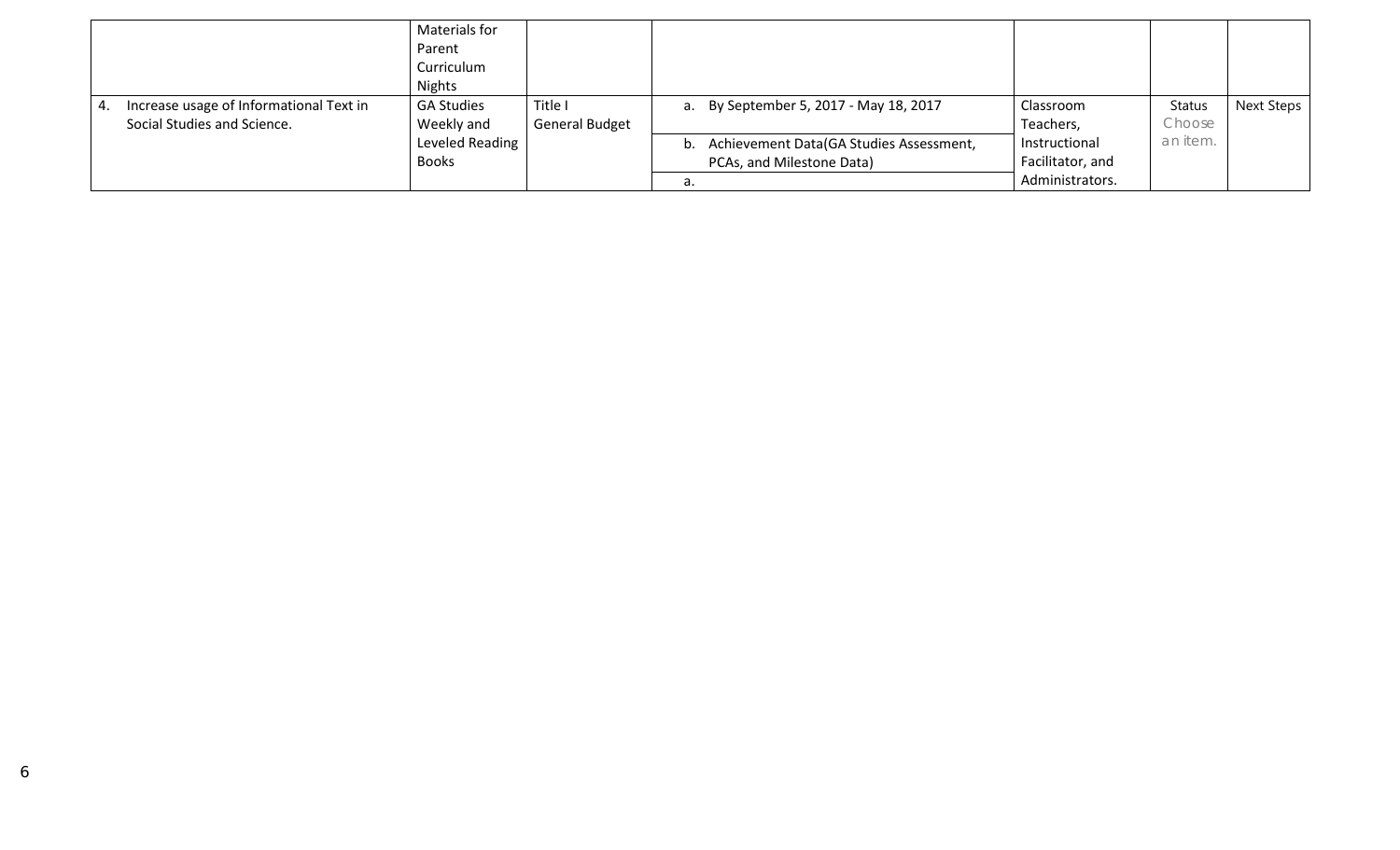| <b>OVERARCHING</b><br><b>NEEDS:</b>                                                                                                                    |  | <b>Increased Student Achievement</b>                                                                                    |                                            |                                                                                                        |                                                            |                                                                                                                               |                                                       |                                                                         |               |  |
|--------------------------------------------------------------------------------------------------------------------------------------------------------|--|-------------------------------------------------------------------------------------------------------------------------|--------------------------------------------|--------------------------------------------------------------------------------------------------------|------------------------------------------------------------|-------------------------------------------------------------------------------------------------------------------------------|-------------------------------------------------------|-------------------------------------------------------------------------|---------------|--|
| <b>GOAL: #2</b>                                                                                                                                        |  |                                                                                                                         |                                            |                                                                                                        |                                                            | To increase by 3 percent the number of students that are at Proficient or Distinguished in Math as measured by GA Milestones. |                                                       |                                                                         |               |  |
| CIS-1; CIS-2; CIS-3; CIS-4; FCE-1, FCE-3, FCE-4, SLE-2; SLE-3; EL-3 and EL-4, EL-5,<br>Structure(s):<br>System-Standard Number<br>Board Goals: 1, 2, 3 |  |                                                                                                                         |                                            |                                                                                                        |                                                            |                                                                                                                               |                                                       |                                                                         |               |  |
|                                                                                                                                                        |  |                                                                                                                         |                                            | Evidence-based Action Steps: Describe the evidence-Based action steps to be taken to achieve the goal. |                                                            |                                                                                                                               |                                                       |                                                                         |               |  |
| <b>Action Steps</b>                                                                                                                                    |  |                                                                                                                         | Resource(s)                                | <b>Possible</b><br><b>Funding</b><br>Source(s)                                                         | a. Timeline for Implementation<br>b. Method for Monitoring |                                                                                                                               | <b>Position/Role</b><br>Responsible                   | Evaluation of<br>Implementation<br>and Impact<br>on Student<br>Learning |               |  |
|                                                                                                                                                        |  | 1. Implement "Number Talks" and Math<br>workshop with fidelity across all grade<br>levels to increase math achievement. | Manipulatives,<br><b>GRASP</b><br>ScootPad | Title I                                                                                                |                                                            | a. By August 7 <sup>,</sup> 2017 and ongoing weekly to May<br>18, 2018 <sup>th</sup>                                          | Classroom<br>Teachers,<br>Instructional               | <b>Status</b><br>Choose<br>an                                           | Next<br>Steps |  |
|                                                                                                                                                        |  |                                                                                                                         |                                            |                                                                                                        |                                                            | b. Observations/ Math Achievement Data                                                                                        | Facilitator, and<br>Administrators                    | item.                                                                   |               |  |
| their students in mastering Math                                                                                                                       |  | 2. Increase capacity for parents to support                                                                             | Materials for<br>Parent                    | Title I<br><b>School Funds</b>                                                                         | a.                                                         | Beginning August 31, 2017                                                                                                     | <b>Family Engagement</b><br>Coordinator,              | <b>Status</b><br>Choose                                                 | Next<br>Steps |  |
| <b>Content Standards.</b>                                                                                                                              |  |                                                                                                                         | Curriculum<br><b>Nights</b><br>Scubes      |                                                                                                        | b.                                                         | Flyers Sign-In sheets, and parent feedback from<br>parent surveys.                                                            | Teachers,<br>Administrators,<br>LEA Title I Director. | an<br>item.                                                             |               |  |
|                                                                                                                                                        |  |                                                                                                                         |                                            | Supplemental Supports: What supplemental action steps will be implemented for these subgroups?         |                                                            |                                                                                                                               |                                                       |                                                                         |               |  |
|                                                                                                                                                        |  | <b>Economically Disadvantaged</b>                                                                                       |                                            |                                                                                                        |                                                            | <b>Foster and Homeless</b>                                                                                                    |                                                       |                                                                         |               |  |
|                                                                                                                                                        |  |                                                                                                                         |                                            |                                                                                                        |                                                            |                                                                                                                               |                                                       |                                                                         |               |  |
|                                                                                                                                                        |  | <b>English Learners</b>                                                                                                 |                                            |                                                                                                        |                                                            | <b>Migrant</b>                                                                                                                |                                                       |                                                                         |               |  |
|                                                                                                                                                        |  |                                                                                                                         |                                            |                                                                                                        |                                                            |                                                                                                                               |                                                       |                                                                         |               |  |
|                                                                                                                                                        |  | Race/Ethnicity/Minority                                                                                                 |                                            |                                                                                                        |                                                            | <b>Students with Disabilities</b>                                                                                             |                                                       |                                                                         |               |  |
|                                                                                                                                                        |  |                                                                                                                         |                                            |                                                                                                        |                                                            |                                                                                                                               |                                                       |                                                                         |               |  |

7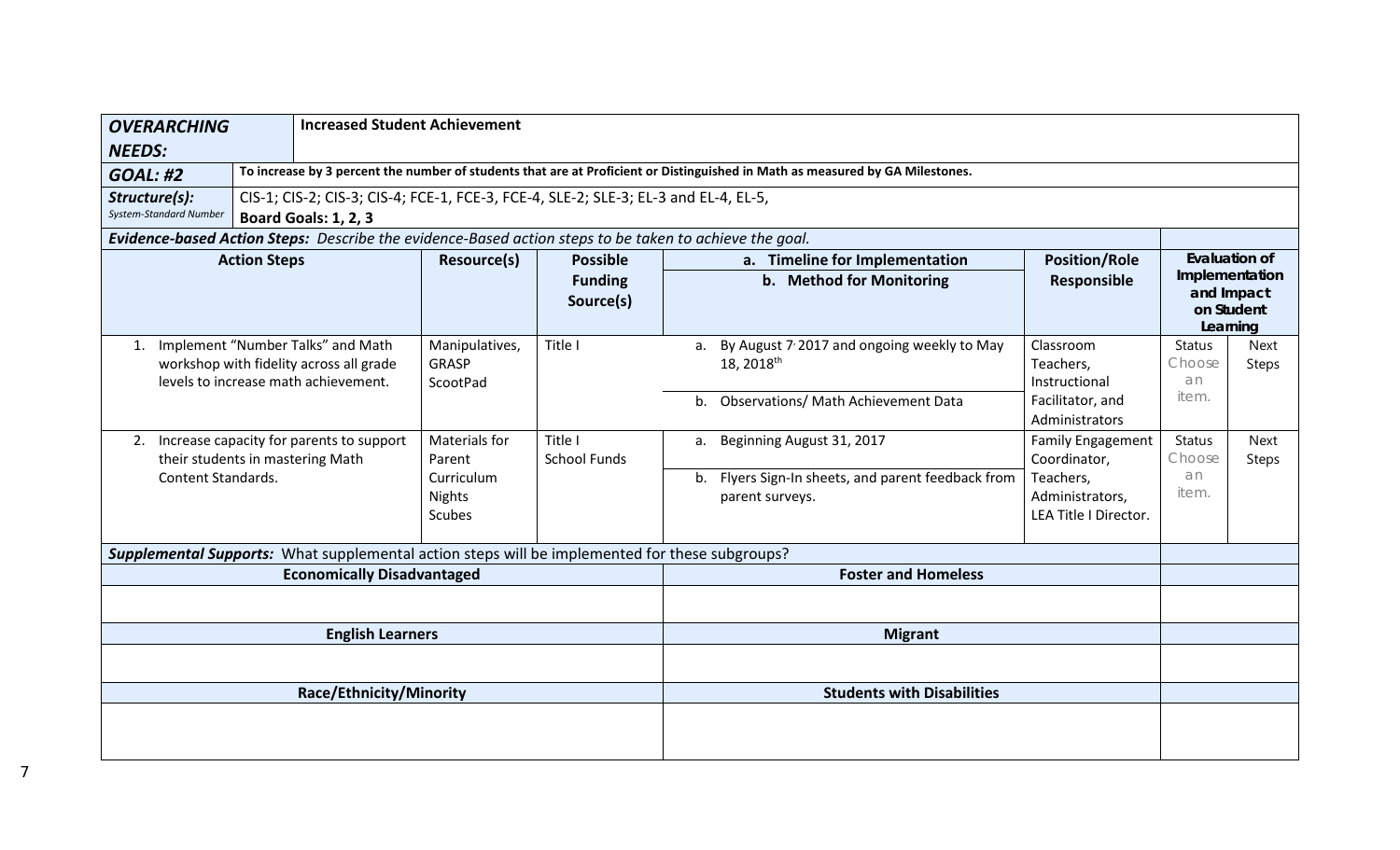| <b>OVERARCHING</b><br><b>NEEDS:</b>        |                                                                                                                                                                                                                                                                 | Retention of Effective Teachers with knowledge of content, pedagogy, and effective interventions |                                                                                                |                                                                                                                             |                                                                           |                                                                          |                   |  |  |  |  |
|--------------------------------------------|-----------------------------------------------------------------------------------------------------------------------------------------------------------------------------------------------------------------------------------------------------------------|--------------------------------------------------------------------------------------------------|------------------------------------------------------------------------------------------------|-----------------------------------------------------------------------------------------------------------------------------|---------------------------------------------------------------------------|--------------------------------------------------------------------------|-------------------|--|--|--|--|
| GOAL:1                                     |                                                                                                                                                                                                                                                                 |                                                                                                  |                                                                                                | Byron Elementary will increase the retention rate of effective teachers to 85% or higher as measured by PSC retention data. |                                                                           |                                                                          |                   |  |  |  |  |
| Structure(s):<br>System-Standard<br>Number | PC-2, PC-3, PC-4, CIS-1 CIS-2, CIS-3, CIS-4, EL-3, SLE-3, FCE-3, PC-2, PC-3, PC-4, SLE-2<br>Board Goals: 1,2, 3,                                                                                                                                                |                                                                                                  |                                                                                                |                                                                                                                             |                                                                           |                                                                          |                   |  |  |  |  |
|                                            |                                                                                                                                                                                                                                                                 |                                                                                                  |                                                                                                | Evidence-based Action Steps: Describe the evidence-Based action steps to be taken to achieve the goal.                      |                                                                           |                                                                          |                   |  |  |  |  |
|                                            | <b>Action Steps</b>                                                                                                                                                                                                                                             | <b>Resources</b>                                                                                 | <b>Possible Funding</b><br>Source(s)                                                           | a. Timeline for Implementation<br>b. Method for Monitoring                                                                  | <b>Position/Role</b><br><b>Responsible</b>                                | <b>Evaluation of Implementation</b><br>and Impact<br>on Student Learning |                   |  |  |  |  |
| 1.                                         | Ensure that teachers with 1-3 years<br>of teaching experience have mentors<br>and induction support.                                                                                                                                                            | <b>Mentor Selection</b><br>Criteria<br>Mentor Logs                                               | Title IIA                                                                                      | a. July 24, 2017<br>b. Mentor Meeting Agendas/Minutes<br>Monitoring of Submitted Mentor Logs                                | Administrators,<br>Mentors,<br>Teachers,<br>Instructional<br>Facilitators | <b>Status</b><br>Choose an<br>item.                                      | <b>Next Steps</b> |  |  |  |  |
| 2.<br>(Attendance)                         | Provide a teacher retention incentive<br>and recognition opportunities for<br>highly effective teachers.                                                                                                                                                        | Incentives                                                                                       | Title IIA<br>School Budget                                                                     | a. July 2017<br>b. Teacher Retention Data Form, Achievement data<br>for each teacher, Evaluation Data                       | Administrators<br>Instructional<br>Facilitators<br>Title IIA Coordinator, | <b>Status</b><br>Choose an<br>item.                                      | <b>Next Steps</b> |  |  |  |  |
| 3.<br>needs.                               | Provide strategies, training, and<br>resources for teachers to be able to<br>meet the learning needs of students<br>who come from high poverty,<br>minority students, students with<br>disability, gifted, ESOL students, and<br>student who have other diverse | Materials for PL                                                                                 | School Budget<br>Professional Learning<br>Title IIA<br>Title IA<br>Title IIIA<br>Gifted Budget | a. July 2017<br>b. Meeting Agendas/Minutes, Lesson Plans,<br><b>Evaluation feedback</b>                                     | Teachers,<br>School administrators<br>Instructional<br>Facilitators       | <b>Status</b><br>Choose an<br>item.                                      | <b>Next Steps</b> |  |  |  |  |
|                                            |                                                                                                                                                                                                                                                                 |                                                                                                  |                                                                                                | Supplemental Supports: What supplemental action steps will be implemented for these subgroups?                              |                                                                           |                                                                          |                   |  |  |  |  |
|                                            |                                                                                                                                                                                                                                                                 | <b>Economically Disadvantaged</b>                                                                |                                                                                                |                                                                                                                             | <b>Foster and Homeless</b>                                                |                                                                          |                   |  |  |  |  |
|                                            |                                                                                                                                                                                                                                                                 | <b>English Learners</b>                                                                          |                                                                                                |                                                                                                                             | <b>Migrant</b>                                                            |                                                                          |                   |  |  |  |  |
|                                            |                                                                                                                                                                                                                                                                 | Race/Ethnicity/Minority                                                                          |                                                                                                | <b>Students with Disabilities</b>                                                                                           |                                                                           |                                                                          |                   |  |  |  |  |
|                                            |                                                                                                                                                                                                                                                                 |                                                                                                  |                                                                                                |                                                                                                                             |                                                                           |                                                                          |                   |  |  |  |  |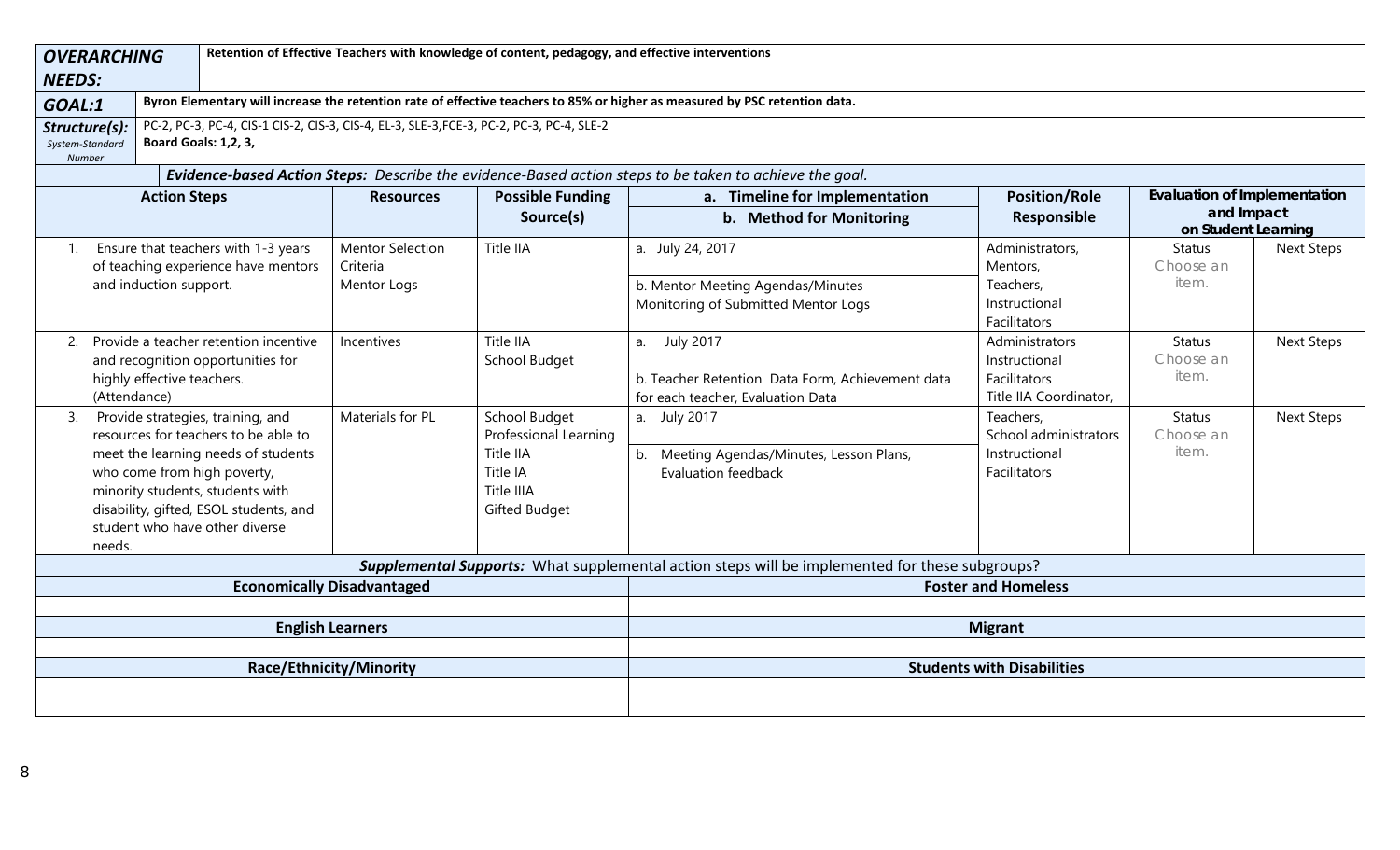| Retention of Effective Teachers with knowledge of content, pedagogy, and effective interventions<br><b>OVERARCHING NEEDS:</b>                                                                                                                                                   |                                                                       |                                                 |                                                                                                                                    |                                                                                                                                                                                   |                                                                                                                                                                  |                                                                         |                                        |  |  |
|---------------------------------------------------------------------------------------------------------------------------------------------------------------------------------------------------------------------------------------------------------------------------------|-----------------------------------------------------------------------|-------------------------------------------------|------------------------------------------------------------------------------------------------------------------------------------|-----------------------------------------------------------------------------------------------------------------------------------------------------------------------------------|------------------------------------------------------------------------------------------------------------------------------------------------------------------|-------------------------------------------------------------------------|----------------------------------------|--|--|
| <b>GOAL: #3</b>                                                                                                                                                                                                                                                                 | knowledge and student achievement as measured by growth measure data. |                                                 |                                                                                                                                    | Byron Elementary will provide monthly professional learning opportunities that are sustained, collaborative, job-embedded, data-driven, and classroom-focused to increase teacher |                                                                                                                                                                  |                                                                         |                                        |  |  |
| PC-2, PC-3, PC-4, CIS-1 CIS-2, CIS-3, CIS-4, EL-3, SLE-3, FCE-3, PC-2, PC-3, PC-4, SLE-2<br>Structure(s):<br>Board Goals: 1,2, 3,<br>System-Standard Number                                                                                                                     |                                                                       |                                                 |                                                                                                                                    |                                                                                                                                                                                   |                                                                                                                                                                  |                                                                         |                                        |  |  |
| Evidence-based Action Steps: Describe the evidence-Based action steps to be taken to achieve the goal.                                                                                                                                                                          |                                                                       |                                                 |                                                                                                                                    |                                                                                                                                                                                   |                                                                                                                                                                  |                                                                         |                                        |  |  |
| <b>Action Steps</b>                                                                                                                                                                                                                                                             |                                                                       | <b>Resource(s)</b>                              | <b>Possible</b>                                                                                                                    | c. Timeline for Implementation                                                                                                                                                    | <b>Position/Role</b>                                                                                                                                             | <b>Evaluation of</b>                                                    |                                        |  |  |
|                                                                                                                                                                                                                                                                                 |                                                                       |                                                 | <b>Funding</b><br>Source(s)                                                                                                        | d. Method for Monitoring                                                                                                                                                          | Responsible                                                                                                                                                      | Implementation and<br>Impact<br>on Student Learning                     |                                        |  |  |
| Teachers at all schools will participate in monthly<br>professional learning focused on understanding the<br>curriculum, subject content, pedagogical knowledge,<br>interventions, and addressing the needs of students.<br>2.<br>learning goal to improve content and pedagogy | Each teacher will develop and implement a professional                | Materials for PL<br>Funding for PL<br>Materials | School Budget<br>Professional<br>Learning<br>Title IIA<br>Title IA<br>Title IIIA<br>Gifted Budget<br>School Budget<br>Professional | a. Monthly beginning August 2017<br>b. Professional learning planning forms, evaluation of PL<br>forms, evaluation summaries from TLE dashboard<br>September 2017<br>a.           | Instructional<br>Facilitators,<br>Teacher Leaders,<br>Professional<br>Learning<br>Coordinators,<br>Teachers,<br>Administrators<br>Instructional<br>Facilitators, | <b>Status</b><br>Choose<br>an<br>item.<br><b>Status</b><br>Choose<br>an | <b>Next Steps</b><br><b>Next Steps</b> |  |  |
|                                                                                                                                                                                                                                                                                 |                                                                       | Professional<br>books and<br>resources          | Learning<br>Title IIA<br>Title IA<br><b>Title IIIA</b>                                                                             | Developed Professional Goal/Plan<br>b.<br>Individual Learning Logs Monitored<br>End of Year TLE Signoff Data to measure goal<br>attainment                                        | Teacher Leaders,<br>Professional<br>Learning<br>Coordinators,<br>Teachers,<br>Administrators                                                                     | item.                                                                   |                                        |  |  |
| 3. Annual training on CCRPI Updates and Indicators at<br>each level                                                                                                                                                                                                             |                                                                       | Funding for<br>Training and<br>Resources        | Professional<br>Learning                                                                                                           | a. July 2017<br>b. Agenda and Meeting Minutes for Training                                                                                                                        | School<br>Administrators<br>Assistant<br>Superintendent of<br>Curriculum and<br>Instruction                                                                      | <b>Status</b><br>Choose<br>an<br>item.                                  | <b>Next Steps</b>                      |  |  |
| Supplemental Supports: What supplemental action steps will be implemented for these subgroups?                                                                                                                                                                                  |                                                                       |                                                 |                                                                                                                                    |                                                                                                                                                                                   |                                                                                                                                                                  |                                                                         |                                        |  |  |
|                                                                                                                                                                                                                                                                                 | <b>Economically Disadvantaged</b>                                     |                                                 |                                                                                                                                    | <b>Foster and Homeless</b>                                                                                                                                                        |                                                                                                                                                                  |                                                                         |                                        |  |  |
|                                                                                                                                                                                                                                                                                 |                                                                       |                                                 |                                                                                                                                    |                                                                                                                                                                                   |                                                                                                                                                                  |                                                                         |                                        |  |  |
|                                                                                                                                                                                                                                                                                 | <b>English Learners</b>                                               |                                                 |                                                                                                                                    | <b>Migrant</b>                                                                                                                                                                    |                                                                                                                                                                  |                                                                         |                                        |  |  |
|                                                                                                                                                                                                                                                                                 |                                                                       |                                                 |                                                                                                                                    |                                                                                                                                                                                   |                                                                                                                                                                  |                                                                         |                                        |  |  |
|                                                                                                                                                                                                                                                                                 | Race/Ethnicity/Minority                                               |                                                 |                                                                                                                                    | <b>Students with Disabilities</b>                                                                                                                                                 |                                                                                                                                                                  |                                                                         |                                        |  |  |
|                                                                                                                                                                                                                                                                                 |                                                                       |                                                 |                                                                                                                                    |                                                                                                                                                                                   |                                                                                                                                                                  |                                                                         |                                        |  |  |